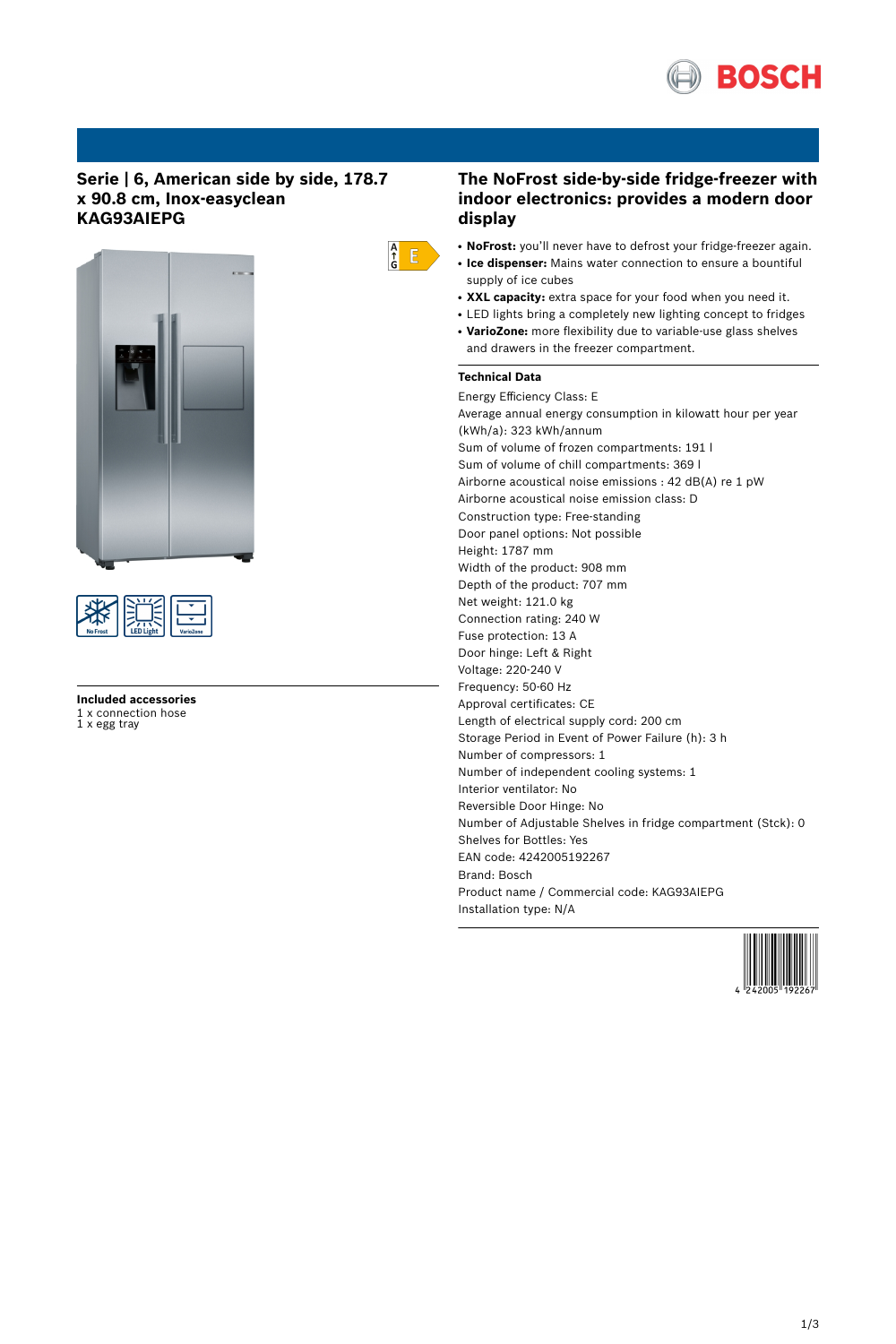

**Serie | 6, American side by side, 178.7 x 90.8 cm, Inox-easyclean KAG93AIEPG**

## **The NoFrost side-by-side fridge-freezer with indoor electronics: provides a modern door display**

- KAG93AIEPG
- No Frost, American-style fridge freezer
- High-door design Stainless Steel EasyClean

#### **Functions**

- Stainless Steel EasyClean doors and grey side panels
- Aluminium Vertical door handle
- Bright interior LED fridge light

#### **Design features**

- No Frost, never have to defrost ever again
- In-door electronic LCD display of fridge and freezer tempratures
- Separate temperature control for cooling and freezing section
- Super Cooling: automatic deactivation
- SuperFreezing function with automatic deactivation
- Optical and accoustical

#### **Ice and Water**

- Illuminated water and ice dispenser
- Automatic ice cube maker
- Internal water filter

#### **Design features**

- MultiAirflow system improves circulation of air around the fridge
- <sup>5</sup> safety glass shelves of which <sup>0</sup> are height adjustable
- <sup>3</sup> removable door storage compartments.

#### **Freshness System**

- <sup>2</sup> MultiBox drawers on rails - Transparent drawers with <sup>a</sup> corrugated bottom, ideal for storing fruits and vegetables.

#### **Food freshness system**

- <sup>2</sup> freezer drawers
- <sup>3</sup> door trays in the freezing compartment

#### **Key features - Fridge section**

- <sup>4</sup> height adjustable feet

#### **Dimension and installation**

- Dimensions: 178.7 cm H x 90.8 cm W x 70.7 cm D
- 220 240 V

#### **Key features - Freezer section**

- <sup>1</sup> <sup>x</sup> connection hose, <sup>3</sup> <sup>x</sup> egg tray

#### **Included accessories**

#### **Country Specific Options**

- Based on the results of the standard 24-hour test. Actual consumption depends on usage/position of the appliance.

#### **Design features**

#### **Dimension and installation**

#### **Additional features**

#### **Performance and Consumption**

- EU19\_EEK\_D: E
- Total Volume : <sup>560</sup> <sup>l</sup>
- Net Fridge Volume : <sup>369</sup> <sup>l</sup>
- Net Freezer Volume : <sup>191</sup> <sup>l</sup>
- Freezing capacity 24h : <sup>12</sup> kg
- Annual Energy Consumption: <sup>323</sup> kWh/a
- Climate Class: SN-T
- EU19\_Fast freezer facility\_D
- Noise Level : <sup>42</sup> dB , EU19\_Noise emission class\_D: <sup>D</sup>
- Temperature rise time : EU19\_Temperature rise time\_D: 6.5 <sup>H</sup>